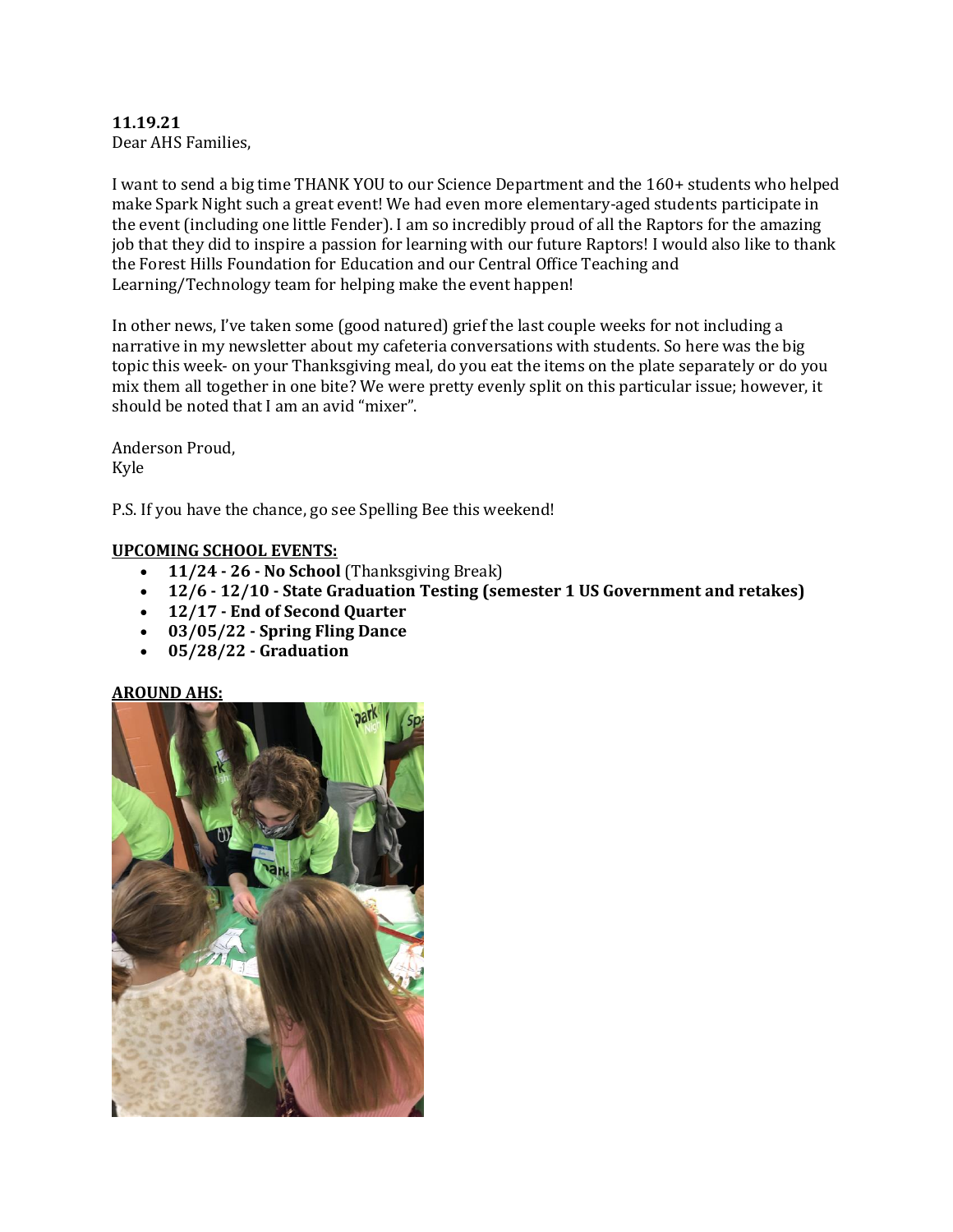#### Spark Night was a HUGE Success!



We're all excited for *Spelling Bee* this weekend!



This bulletin board brightened my day!

#### **FROM THE DISTRICT:**

#### **Village Connections - A FHSD Special Education Community**

Families of students with special needs know that information and support come from many sources. Many of us depend on those who have a child with similar needs for support and many families will seek information from others who are further along on the path we are traveling.

Village Connections, an information sharing and support community, meets on the 2nd Wednesday of each month from 6:00 p.m. - 7:00 p.m. in the Learning Commons at Nagel Middle School. December 8th's "Finding Balance with a Child with Special Needs" will focus on the things families can do to manage the stress of the holiday season as well as throughout the year. Visit the Parent Resource Coordinator Page to find resources from past Village Connections!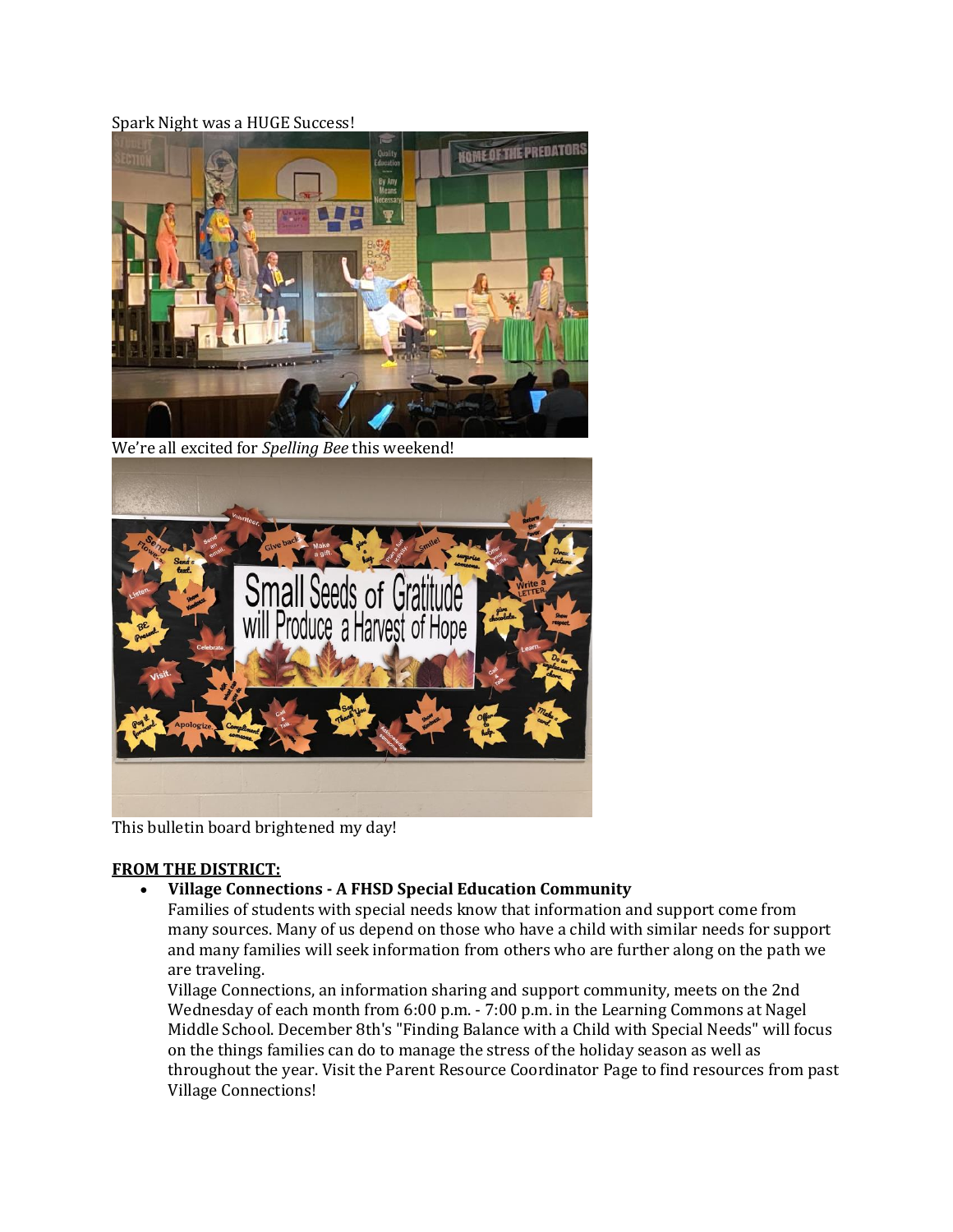# **FROM THE FOREST HILLS FOUNDATION FOR EDUCATION**:

#### **FROM 9UNITED:**

9United's annual holiday district wide service project is underway! In its 14th year, Shop & Share allows our students and families to make an incredible impact in our community now and throughout the year! K-8 students, through in-school collections, have joined our community to fulfill the needs & wish lists of more than 550 Forest Hills students and families. Our high school students have been hard at work collecting items for 8-18 year olds, served by our community partner, Jack's Closet and will be a big part of making our Target shopping night on Dec 1 a success! Learn more about Shop & Share, request a family wish list to fill, or make a donation a[t](http://bit.ly/9Unitedshop-share) <http://bit.ly/9Unitedshop-share>. We're grateful for your generosity in the efforts of our students and families to support our Forest Hills Schools families!



community partners!

Request your list or donate to fulfill one at www.9United.org.

#### **SCHOOL FEES INFORMATION:**

School fees have now been posted to SPS EZpay and payment is now due.

All Forest Hills School District students are charged school fees that include general fees (handbooks, copier/paper supplies, etc.), and course fees (workbooks or expendable supplies, AP Exams, etc.).

AP exam fees have been assessed for all AP courses. Students who are enrolled in one or more AP courses are strongly encouraged to take the AP Exam for those courses in the spring. If a student wishes to opt out of taking a particular AP test, they must have completed [THIS FORM](https://drive.google.com/file/d/1QEOBqQ8nFCLhynrTisBbgSCuykUib2t7/view?usp=sharing) and turned it in to their teacher no later than November 5th for full year or semester 1 AP courses; March 15th for semester 2 AP courses. Reversing an opt out decision after this deadline will result in an additional \$40 fee from the College Board. **PLEASE NOTE: In order for a student to take an AP Exam, all AP exam fees must be paid by April 4, 2022.**

Please log on to SPS EZpay to view your student's fees and make payment. **The preferred method of payment would be by credit card on SPS EZpay:**

#### [SPS EZPAY](https://www.spsezpay.com/ForestHills/ezpay/Login.aspx)

Payments may also be made by check or money order made payable to Anderson High School, 7560 Forest Road, Cincinnati, OH 45255, Attention: Eileen Birk. If you need to set up a payment plan, please contact the building cashier's office.

In accordance with state law, final report cards, diplomas and transcripts are held until all financial obligations are met. Notice: FHSD will waive fees for persons who are unable to afford them in accordance with its policy.

For information concerning fees, payment plans or fee waivers, please contact Eileen Birk at 513- 232-2772, extension 2904, or a[t eileenbirk@foresthills.edu.](mailto:eileenbirk@foresthills.edu)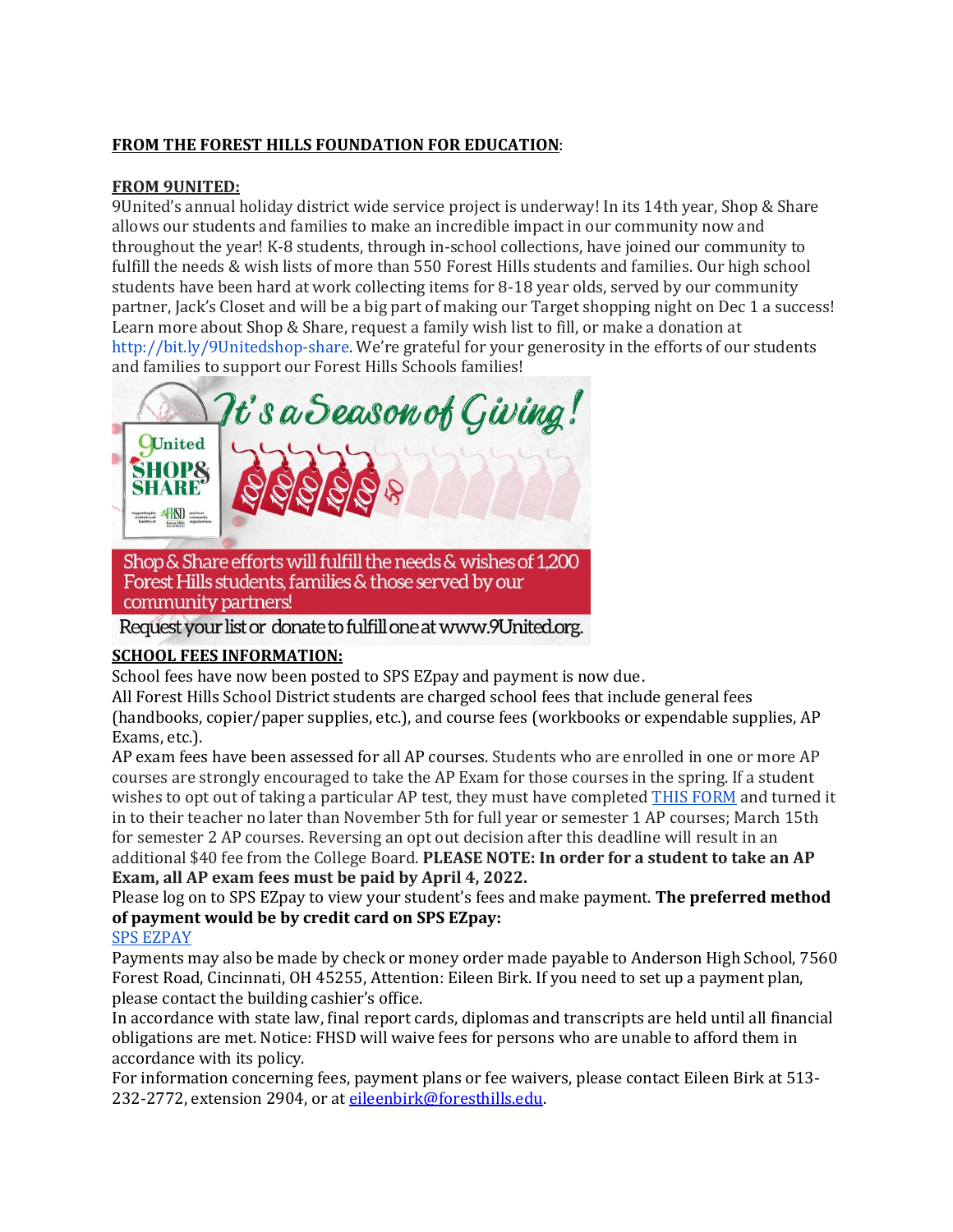# **Anderson Theatre opens a new season with The 25th Annual Putnam County Spelling Bee!**



The 25th Annual Putnam County Spelling Bee is a Tony-winning musical comedy that centers on six awkward spelling champions competing for top honors in a spelling bee run by three equallyquirky grown-ups. Featuring a fast-paced, wildly funny, and touching book by Rachel Sheinkin and a fun and vibrant score by William Finn, this bee is easily one of the most enjoyable musicals that you will ever be a part of. Yes, that's right—each night, a few audience members will have the chance to compete alongside the performers…at least for a while! Will you be up to the test? This delightful and heart-felt musical will send you home with a grin, a song, and a juice box. Hilarious. H-I-L-A-R-I-O-U-S Hilarious!

Performances are November 19 & 20 at 7:00 pm and November 21 at 3:00 pm in AHS's Titus Auditorium. Tickets are \$10 and on-sale now: you can use the attached order form or go to www.Showtix4U.com/events/AndersonTheatre to buy your tickets online. Visit our website AndersonTheatre.com to find out more about the season.

Anderson Theatre opens a new season with *The 25th Annual Putnam County Spelling Bee!*

#### **FROM THE COUNSELING TEAM:**

As we approach the holiday season, there are community programs to support families in need. Those programs are finalizing plans this month. Please contact your child's counselor during October if your family could benefit from support at this time.

#### **FIRST SEMESTER EXAM INFORMATION:**

Exam week- December 14th-17th [CLICK HERE for more information](https://docs.google.com/document/d/15_Z0HWxyL4gCEXrNMIMHIMDNpJdxk01rBqXNd9szeBw/edit?usp=sharing)

#### **ACADEMIC SUPPORT:**

Students have a 25 minute advisory period everyday in their schedule. We encourage students to work with teachers during this time if they need help in any classes. Additionally, teachers have regular office hours before school (7:10-7:55) a few days a week to provide assistance to students.

#### **GREAT OAKS SPOTLIGHT:**

#### **TorchPrep:**

TorchPrep is offering training boot camps for the March 1st, 2022 ACT. If interested, please access this [link](https://www.torchprep.com/confirm/?course_id=20141) for information on registration.

#### **SENIOR PORTRAITS**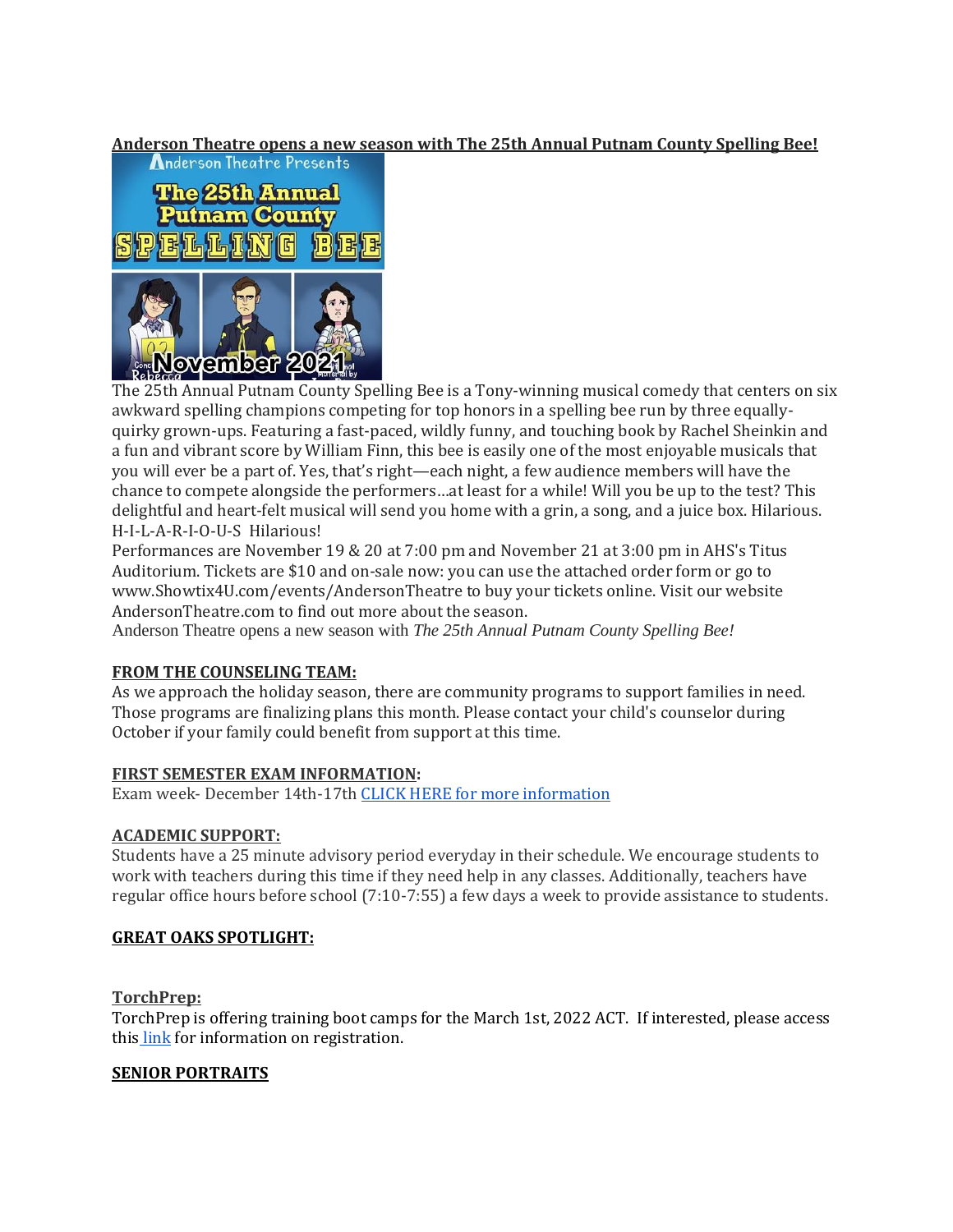All seniors interested in having their picture in the yearbook must schedule an appointment with McIntire Photography. All students were mailed a brochure about this last spring near the end of May and announcements have been made in school to remind seniors. Please contact McIntire Photography at 513-528-5888 or a[t https://www.mcintirephotography.com](https://www.mcintirephotography.com/) to make an appointment by December 1st.

# **NATIONAL HONORS SOCIETY**:

Juniors interested in being inducted into National Honor Society must have a 3.75+ GPA and 30+ hours of community service *logged into Innerview.org* by the end of 1<sup>st</sup> semester of the junior year to be considered. The students will be notified of their admittance in late February and the induction ceremony will be held early March. Questions? Contact Mrs Cook, [jennifercook@foresthills.edu](mailto:jennifercook@foresthills.edu)

# **PARKING:**

Students in Good Standing are eligible to purchase parking passes for the school year. This means students must have all their credits. If you would like to purchase a parking pass or have a question about student parking, please contact Mrs Stanyard[, emilystanyard@foresthills.edu.](mailto:emilystanyard@foresthills.edu) *We are getting complaints from neighboring businesses about student parking on their property. Please be aware that they plan to start towing.*

# **SCHOOL DROP-OFF AND PICK-UP INFORMATION**



If you are dropping off your student before school or picking up after school, this should happen in our south lot according to the diagram above. Pulling forward around the loop allows for better traffic flow on Forest Road.

#### **There should be no pick-up or drop-off occurring in the parking lots of our neighboring businesses or our northern lot (Lot E).**

# **PARENT SPOTLIGHT**:

December still needed

# **Parents of Sophomore Students:**

We are currently accepting applications for the Hugh O'Brien Youth Leadership Program to be held next June at Marietta College. Only one sophomore and one alternate can be selected. This is the information that was shared with students this week - [HOBY Application Info](https://docs.google.com/document/d/1Z8BxhpLxeiT7okXzvPKUyIodZkgagIsrxH03yqa70Xw/edit?usp=sharing)

# **Scholarship money through The American Legion Oratorical Competition:**

The American Legion sponsors an Oratorical Contest every year that students can participate in to potentially win scholarship money. This is information we shared with the students: